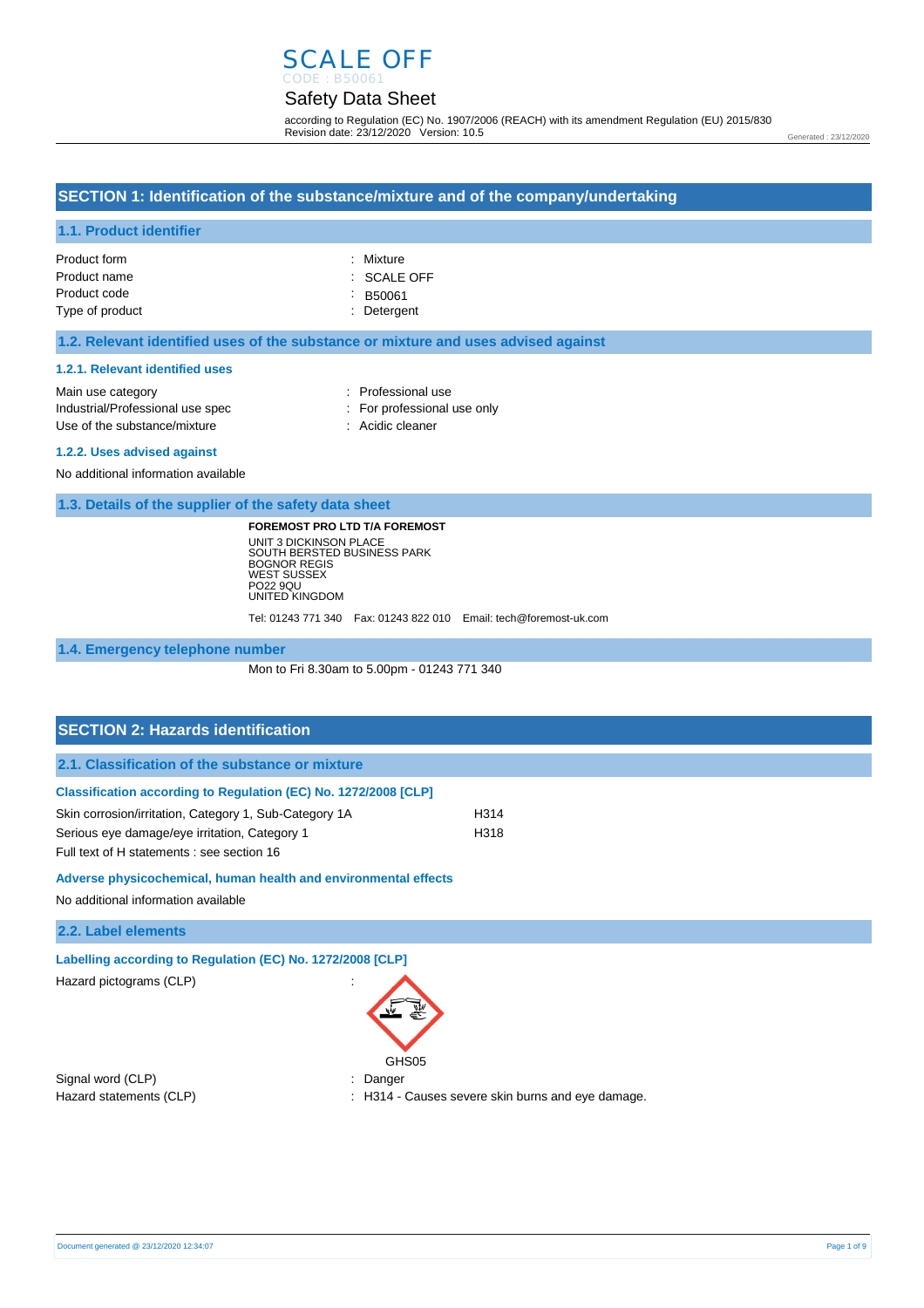# Safety Data Sheet

according to Regulation (EC) No. 1907/2006 (REACH) with its amendment Regulation (EU) 2015/830

| Precautionary statements (CLP) | : P264 - Wash hands thoroughly after handling.<br>P280 - Wear eye protection, protective gloves.<br>P301+P330+P331 - IF SWALLOWED: rinse mouth. Do NOT induce vomiting.<br>P303+P361+P353 - IF ON SKIN (or hair): Take off immediately all contaminated clothing.<br>Rinse skin with water/shower.<br>P305+P351+P338 - IF IN EYES: Rinse cautiously with water for several minutes. Remove<br>contact lenses, if present and easy to do. Continue rinsing.<br>P315 - Get immediate medical advice/attention.<br>P405 - Store locked up. |
|--------------------------------|-----------------------------------------------------------------------------------------------------------------------------------------------------------------------------------------------------------------------------------------------------------------------------------------------------------------------------------------------------------------------------------------------------------------------------------------------------------------------------------------------------------------------------------------|
|--------------------------------|-----------------------------------------------------------------------------------------------------------------------------------------------------------------------------------------------------------------------------------------------------------------------------------------------------------------------------------------------------------------------------------------------------------------------------------------------------------------------------------------------------------------------------------------|

#### **2.3. Other hazards**

No additional information available

### **SECTION 3: Composition/information on ingredients**

### **3.1. Substances**

#### Not applicable

#### **3.2. Mixtures**

| <b>Name</b>                                                                                                                                                                | <b>Product identifier</b>                                                                            | $\%$      | <b>Classification according to</b><br><b>Regulation (EC) No.</b><br>1272/2008 [CLP] |
|----------------------------------------------------------------------------------------------------------------------------------------------------------------------------|------------------------------------------------------------------------------------------------------|-----------|-------------------------------------------------------------------------------------|
| phosphoric acid  %, orthophosphoric acid  %<br>substance with national workplace exposure limit(s)<br>$ $ (IE, GB); substance with a Community workplace<br>exposure limit | (CAS-No.) 7664-38-2<br>(EC-No.) 231-633-2<br>(EC Index-No.) 015-011-00-6<br>(REACH-no) 01-2119485924 | $15 - 30$ | Skin Corr. 1B, H314                                                                 |

| Specific concentration limits:                              |                                                                                                     |                                                                                                                   |  |
|-------------------------------------------------------------|-----------------------------------------------------------------------------------------------------|-------------------------------------------------------------------------------------------------------------------|--|
| <b>Name</b>                                                 | <b>Product identifier</b>                                                                           | <b>Specific concentration limits</b>                                                                              |  |
| phosphoric acid $\ldots$ %, orthophosphoric acid $\ldots$ % | CAS-No.) 7664-38-2<br>(EC-No.) 231-633-2<br>(EC Index-No.) 015-011-00-6<br>(REACH-no) 01-2119485924 | $(10 ≤ C < 25)$ Eye Irrit. 2, H319<br>$(10 ≤ C < 25)$ Skin Irrit. 2, H315<br>$(25 ≤ C ≤ 100)$ Skin Corr. 1B, H314 |  |

Full text of H-statements: see section 16

### **SECTION 4: First aid measures**

| 4.1. Description of first aid measures                           |                                                                                                                                                                   |
|------------------------------------------------------------------|-------------------------------------------------------------------------------------------------------------------------------------------------------------------|
| First-aid measures general                                       | : Get medical advice/attention if you feel unwell.                                                                                                                |
| First-aid measures after inhalation                              | : Remove person to fresh air and keep comfortable for breathing.                                                                                                  |
| First-aid measures after skin contact                            | : Wash skin with plenty of water. Take off immediately all contaminated clothing and wash it<br>before reuse. Get medical advice/attention.                       |
| First-aid measures after eye contact                             | : Rinse cautiously with water for several minutes. Remove contact lenses, if present and easy<br>to do. Continue rinsing. Get immediate medical advice/attention. |
| First-aid measures after ingestion                               | : Do NOT induce vomiting. Rinse mouth. Drink plenty of water. Get medical advice/attention.                                                                       |
| 4.2. Most important symptoms and effects, both acute and delayed |                                                                                                                                                                   |
| Symptoms/effects after inhalation                                | : May cause respiratory irritation.                                                                                                                               |
| Symptoms/effects after skin contact                              | : Burns.                                                                                                                                                          |
| Symptoms/effects after eye contact                               | : Causes serious eye damage.                                                                                                                                      |
| Symptoms/effects after ingestion                                 | : Burns.                                                                                                                                                          |

### **4.3. Indication of any immediate medical attention and special treatment needed**

Treat symptomatically.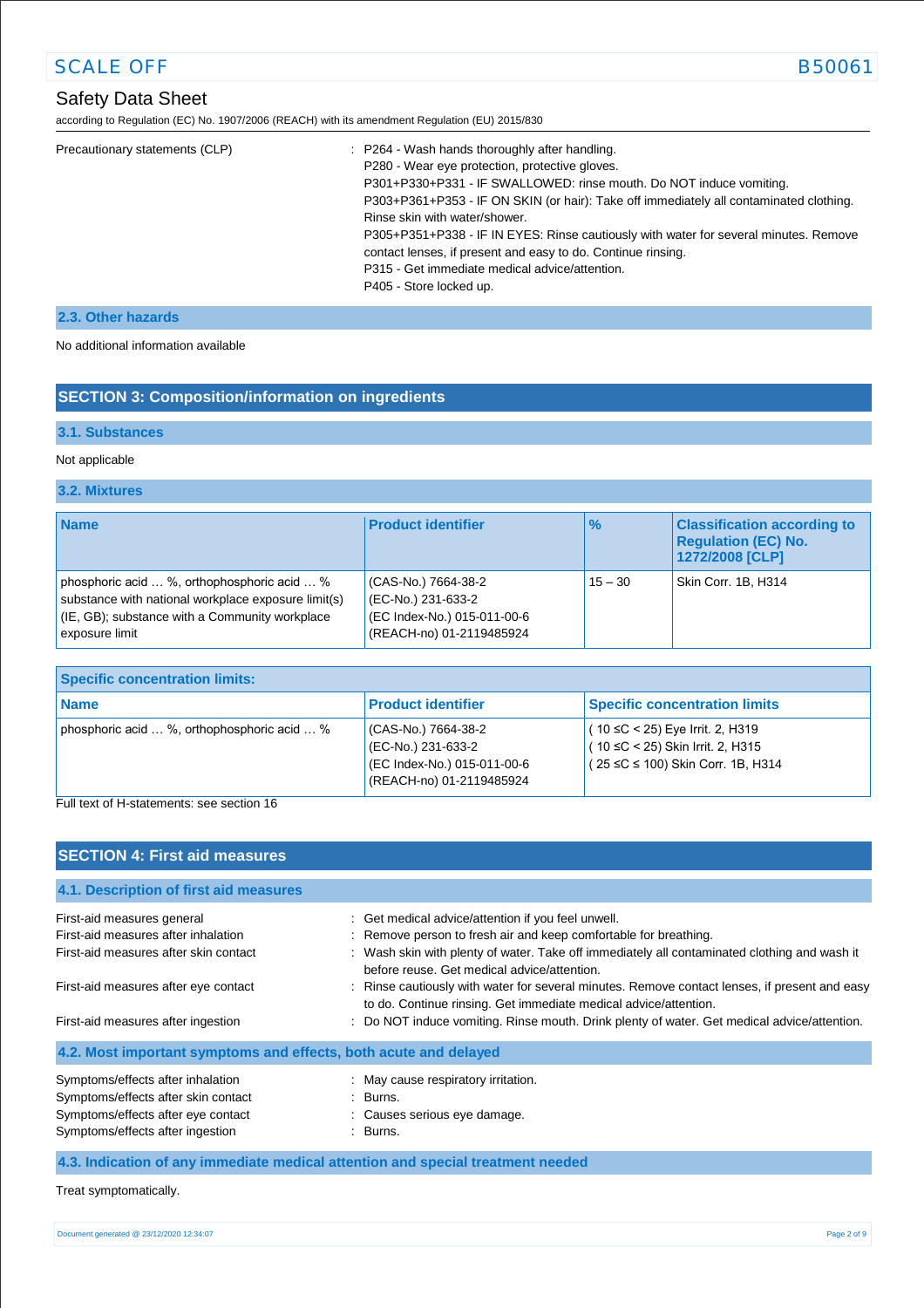according to Regulation (EC) No. 1907/2006 (REACH) with its amendment Regulation (EU) 2015/830

| <b>SECTION 5: Firefighting measures</b>                    |                                     |  |
|------------------------------------------------------------|-------------------------------------|--|
| 5.1. Extinguishing media                                   |                                     |  |
| Suitable extinguishing media                               | : Carbon dioxide. Dry powder. Foam. |  |
| 5.2. Special hazards arising from the substance or mixture |                                     |  |
| Hazardous decomposition products in case of fire           | : Corrosive vapours.                |  |

**5.3. Advice for firefighters**

No additional information available

| <b>SECTION 6: Accidental release measures</b>                              |                                                                                                                     |  |  |
|----------------------------------------------------------------------------|---------------------------------------------------------------------------------------------------------------------|--|--|
|                                                                            | 6.1. Personal precautions, protective equipment and emergency procedures                                            |  |  |
| 6.1.1. For non-emergency personnel<br>Emergency procedures                 | : Evacuate unnecessary personnel.                                                                                   |  |  |
| 6.1.2. For emergency responders<br>Protective equipment                    | Use personal protective equipment as required.<br>÷                                                                 |  |  |
| <b>6.2. Environmental precautions</b><br>Avoid release to the environment. |                                                                                                                     |  |  |
| 6.3. Methods and material for containment and cleaning up                  |                                                                                                                     |  |  |
| For containment<br>Methods for cleaning up                                 | Collect spillage.<br>÷<br>Soak up spills with inert solids, such as clay or diatomaceous earth as soon as possible. |  |  |
| 6.4. Reference to other sections                                           |                                                                                                                     |  |  |

For further information refer to section 8: "Exposure controls/personal protection". For further information refer to section 13.

| <b>SECTION 7: Handling and storage</b>                                                                                           |                                                                                                                                                                                                         |  |  |
|----------------------------------------------------------------------------------------------------------------------------------|---------------------------------------------------------------------------------------------------------------------------------------------------------------------------------------------------------|--|--|
| 7.1. Precautions for safe handling                                                                                               |                                                                                                                                                                                                         |  |  |
| Precautions for safe handling<br>Hygiene measures                                                                                | : Avoid contact with skin and eyes.<br>Do not eat, drink or smoke when using this product.                                                                                                              |  |  |
| 7.2. Conditions for safe storage, including any incompatibilities                                                                |                                                                                                                                                                                                         |  |  |
| <b>Technical measures</b><br>Storage conditions<br>Incompatible products<br>Incompatible materials<br>Special rules on packaging | Does not require any specific or particular technical measures.<br>÷.<br>: Keep container closed when not in use.<br>Strong bases. Oxidizing agent.<br>Metals.<br>٠<br>Keep only in original container. |  |  |

**7.3. Specific end use(s)**

No additional information available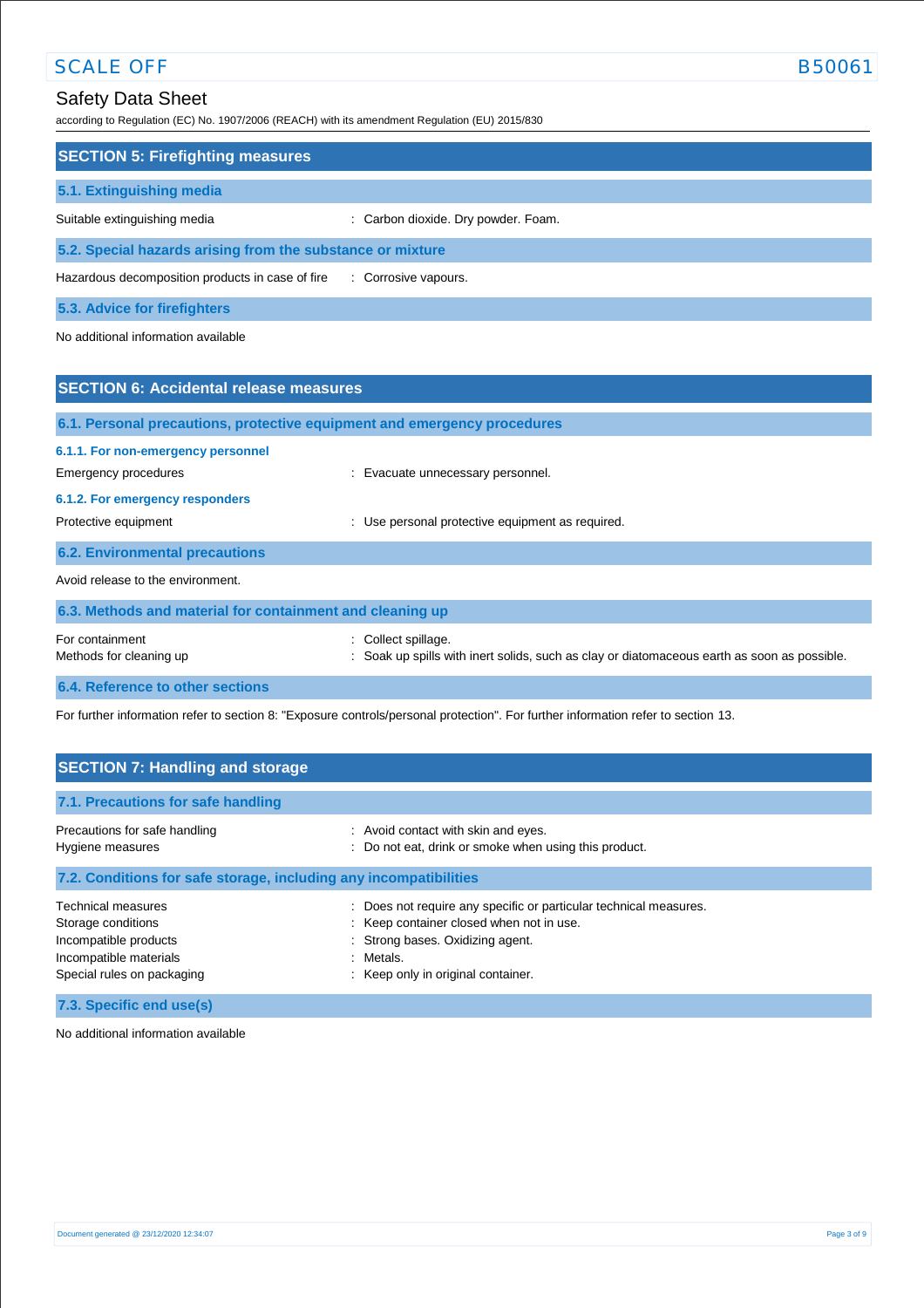# Safety Data Sheet

according to Regulation (EC) No. 1907/2006 (REACH) with its amendment Regulation (EU) 2015/830

# **SECTION 8: Exposure controls/personal protection 8.1. Control parameters 8.1.1 National occupational exposure and biological limit values phosphoric acid … %, orthophosphoric acid … % (7664-38-2) EU - Indicative Occupational Exposure Limit (IOEL)** Local name **Contract Contract Contract Contract Contract Contract Contract Contract Contract Contract Contract Contract Contract Contract Contract Contract Contract Contract Contract Contract Contract Contract Contract Con** IOEL TWA 1 mg/m<sup>3</sup> IOEL STEL 2 mg/m<sup>3</sup> Regulatory reference <br>
COMMISSION DIRECTIVE 2000/39/EC **Ireland - Occupational Exposure Limits** Local name  $\vert$  Orthophosphoric acid [Phosphoric acid] OEL TWA  $[1]$  1 mg/m<sup>3</sup> OEL STEL 2 mg/m<sup>3</sup> Notes (IE) **IOELV** (Indicative Occupational Exposure Limit Values)

| Regulatory reference                                 | Chemical Agents Code of Practice 2020 |  |
|------------------------------------------------------|---------------------------------------|--|
| <b>United Kingdom - Occupational Exposure Limits</b> |                                       |  |
| Local name                                           | Orthophosphoric acid                  |  |
| WEL TWA (OEL TWA) [1]                                | mq/m <sup>3</sup>                     |  |
| <b>WEL STEL (OEL STEL)</b>                           | $2 \text{ mg/m}^3$                    |  |
| Regulatory reference                                 | EH40/2005 (Fourth edition, 2020). HSE |  |

### **8.1.2. Recommended monitoring procedures**

No additional information available

#### **8.1.3. Air contaminants formed**

No additional information available

#### **8.1.4. DNEL and PNEC**

No additional information available

### **8.1.5. Control banding**

No additional information available

#### **8.2. Exposure controls**

**8.2.1. Appropriate engineering controls** 

No additional information available

### **8.2.2. Personal protection equipment**

### **Personal protective equipment symbol(s):**



#### **8.2.2.1. Eye and face protection**

| Eye protection:        |  |
|------------------------|--|
| Safety glasses. EN 166 |  |
|                        |  |

### **8.2.2.2. Skin protection**

Document generated @ 23/12/2020 12:34:07 Page 4 of 9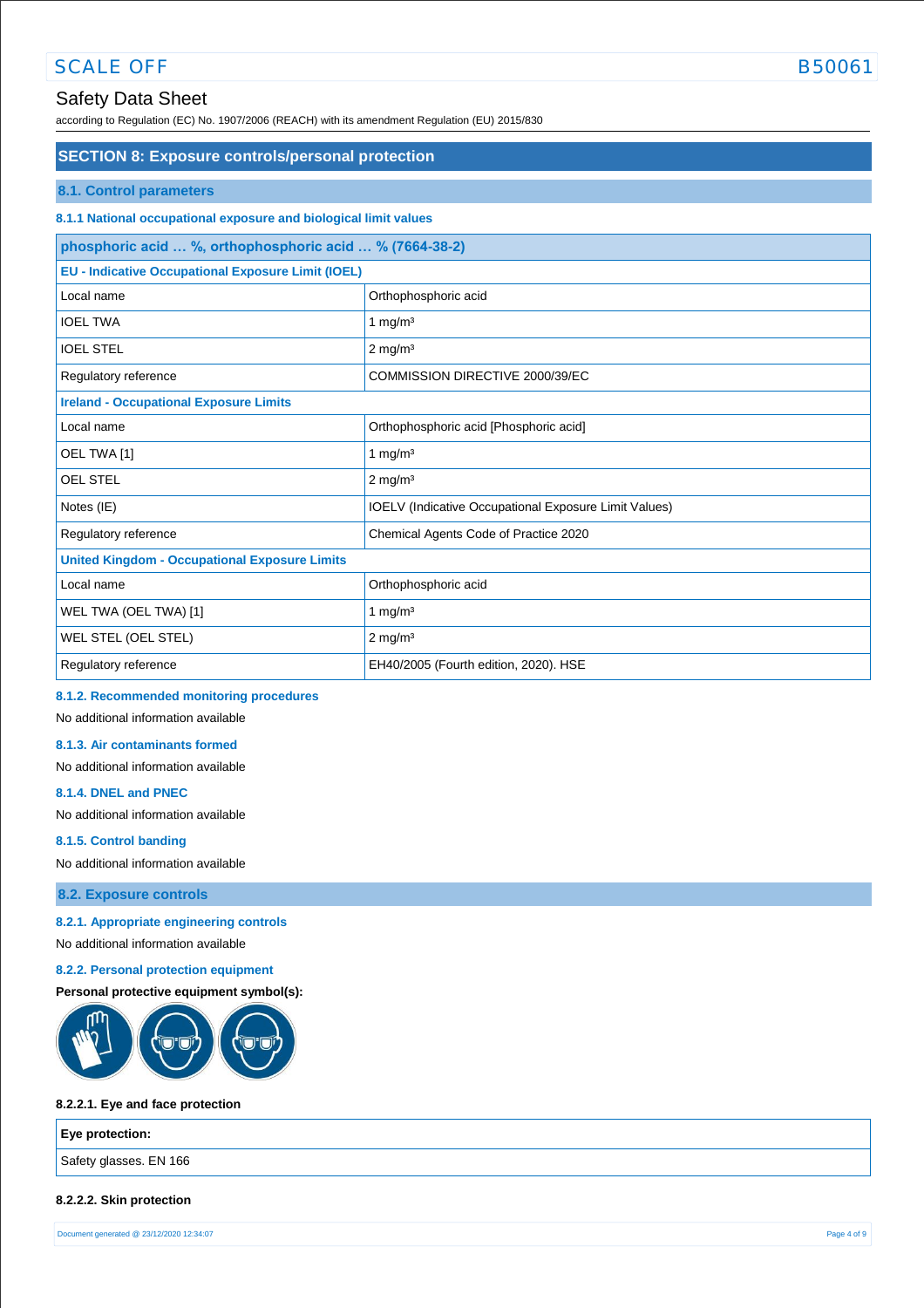# Safety Data Sheet

according to Regulation (EC) No. 1907/2006 (REACH) with its amendment Regulation (EU) 2015/830

#### **Skin and body protection:**

#### Not required for normal conditions of use

#### **Hand protection:**

Chemical resistant gloves (according to European standard EN 374 or equivalent). Nitrile rubber gloves

#### **Other skin protection Materials for protective clothing:**

Not required for normal conditions of use

#### **8.2.2.3. Respiratory protection**

#### **Respiratory protection:**

Not required for normal conditions of use

#### **8.2.2.4. Thermal hazards**

No additional information available

#### **8.2.3. Environmental exposure controls**

No additional information available

| <b>SECTION 9: Physical and chemical properties</b>                                                                                                                                                                                                                                                                                                                                                                                                                                                                         |                                                                                                                                                                                                                                                                                                                                                                                                                                                                                      |  |
|----------------------------------------------------------------------------------------------------------------------------------------------------------------------------------------------------------------------------------------------------------------------------------------------------------------------------------------------------------------------------------------------------------------------------------------------------------------------------------------------------------------------------|--------------------------------------------------------------------------------------------------------------------------------------------------------------------------------------------------------------------------------------------------------------------------------------------------------------------------------------------------------------------------------------------------------------------------------------------------------------------------------------|--|
| 9.1. Information on basic physical and chemical properties                                                                                                                                                                                                                                                                                                                                                                                                                                                                 |                                                                                                                                                                                                                                                                                                                                                                                                                                                                                      |  |
| Physical state<br>Appearance<br>Colour<br>Odour<br>Odour threshold<br>pH<br>Relative evaporation rate (butylacetate=1)<br>Melting point<br>Freezing point<br>Boiling point<br>Flash point<br>Auto-ignition temperature<br>Decomposition temperature<br>Flammability (solid, gas)<br>Vapour pressure<br>Relative vapour density at 20 °C<br>Relative density<br>Solubility<br>Partition coefficient n-octanol/water (Log Pow)<br>Viscosity, kinematic<br>Viscosity, dynamic<br>Explosive properties<br>Oxidising properties | : Liquid<br>Clear, colorless liquid.<br>Colourless.<br>odourless.<br>No data available<br>1.9<br>$\ddot{\phantom{a}}$<br>No data available<br>No data available<br>No data available<br>$\geq 100$ °C<br>No data available<br>No data available<br>No data available<br>No data available<br>No data available<br>No data available<br>1.08<br>Soluble in water.<br>$\cdot$<br>No data available<br>No data available<br>No data available<br>No data available<br>No data available |  |
| <b>Explosive limits</b>                                                                                                                                                                                                                                                                                                                                                                                                                                                                                                    | No data available                                                                                                                                                                                                                                                                                                                                                                                                                                                                    |  |

#### **9.2. Other information**

No additional information available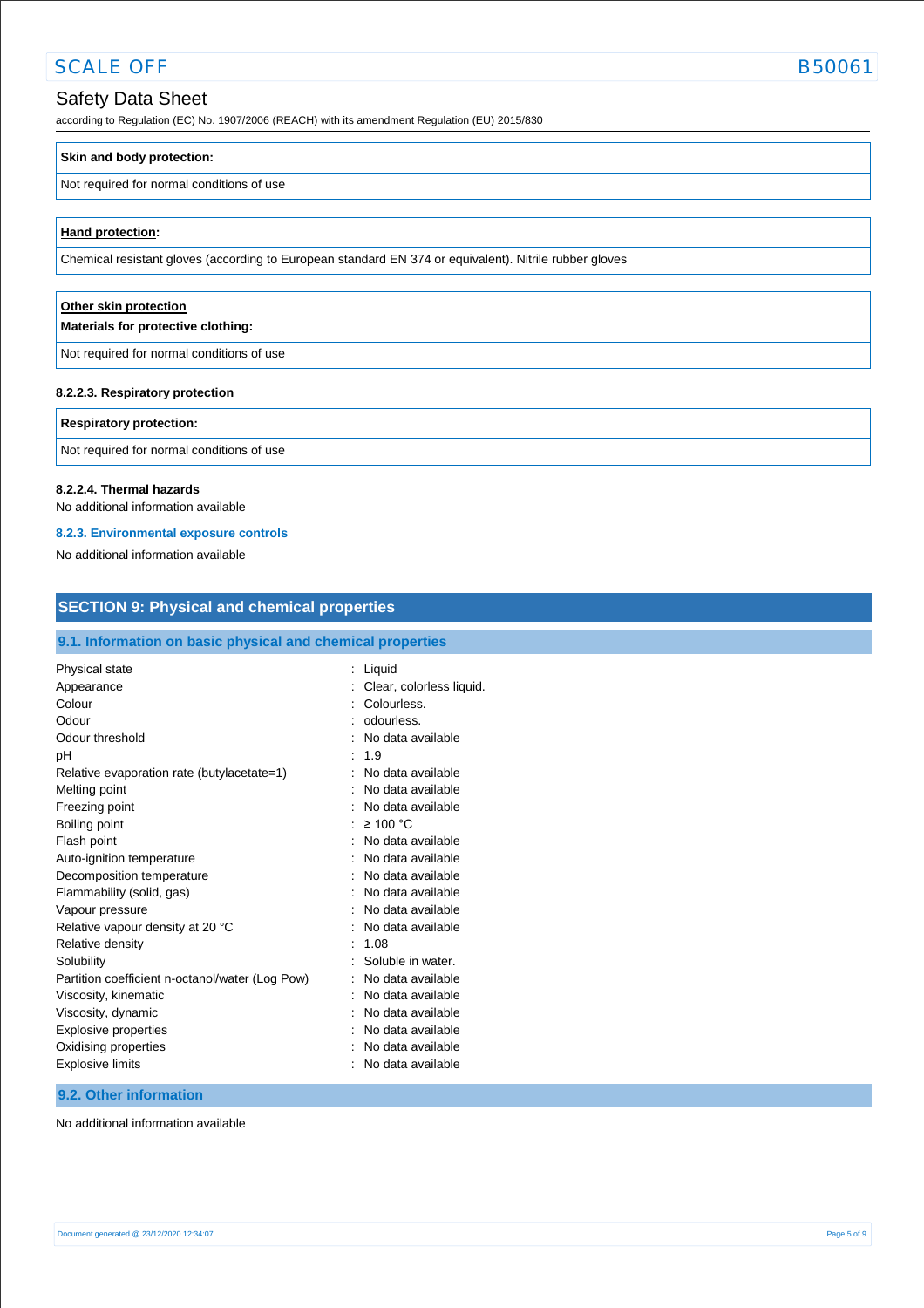according to Regulation (EC) No. 1907/2006 (REACH) with its amendment Regulation (EU) 2015/830

### **SECTION 10: Stability and reactivity**

#### **10.1. Reactivity**

The product is non-reactive under normal conditions of use, storage and transport.

#### **10.2. Chemical stability**

Stable under normal conditions.

**10.3. Possibility of hazardous reactions**

No dangerous reactions known under normal conditions of use.

**10.4. Conditions to avoid**

None under recommended storage and handling conditions (see section 7).

**10.5. Incompatible materials**

metals.

**10.6. Hazardous decomposition products**

Under normal conditions of storage and use, hazardous decomposition products should not be produced.

#### **SECTION 11: Toxicological information**

#### **11.1 Information on toxicological effects**

| Acute toxicity (oral)<br>Acute toxicity (dermal)<br>Acute toxicity (inhalation) | Not classified<br>Not classified<br>: Not classified |
|---------------------------------------------------------------------------------|------------------------------------------------------|
| Skin corrosion/irritation                                                       | Causes severe skin burns.<br>۰<br>pH: 1.9            |
| Serious eye damage/irritation                                                   | : Causes serious eye damage.<br>pH: 1.9              |
| Respiratory or skin sensitisation                                               | : Not classified                                     |
| Germ cell mutagenicity                                                          | : Not classified                                     |
| Carcinogenicity                                                                 | : Not classified                                     |
| Reproductive toxicity                                                           | : Not classified                                     |
| STOT-single exposure                                                            | : Not classified                                     |
| STOT-repeated exposure                                                          | : Not classified                                     |
| Aspiration hazard                                                               | : Not classified                                     |

| <b>SECTION 12: Ecological information</b>                    |                                  |  |
|--------------------------------------------------------------|----------------------------------|--|
| 12.1. Toxicity                                               |                                  |  |
| Hazardous to the aquatic environment, short-term<br>(acute)  | Not classified<br>$\mathbb{R}^n$ |  |
| Hazardous to the aquatic environment, long-term<br>(chronic) | Not classified<br>÷              |  |

No additional information available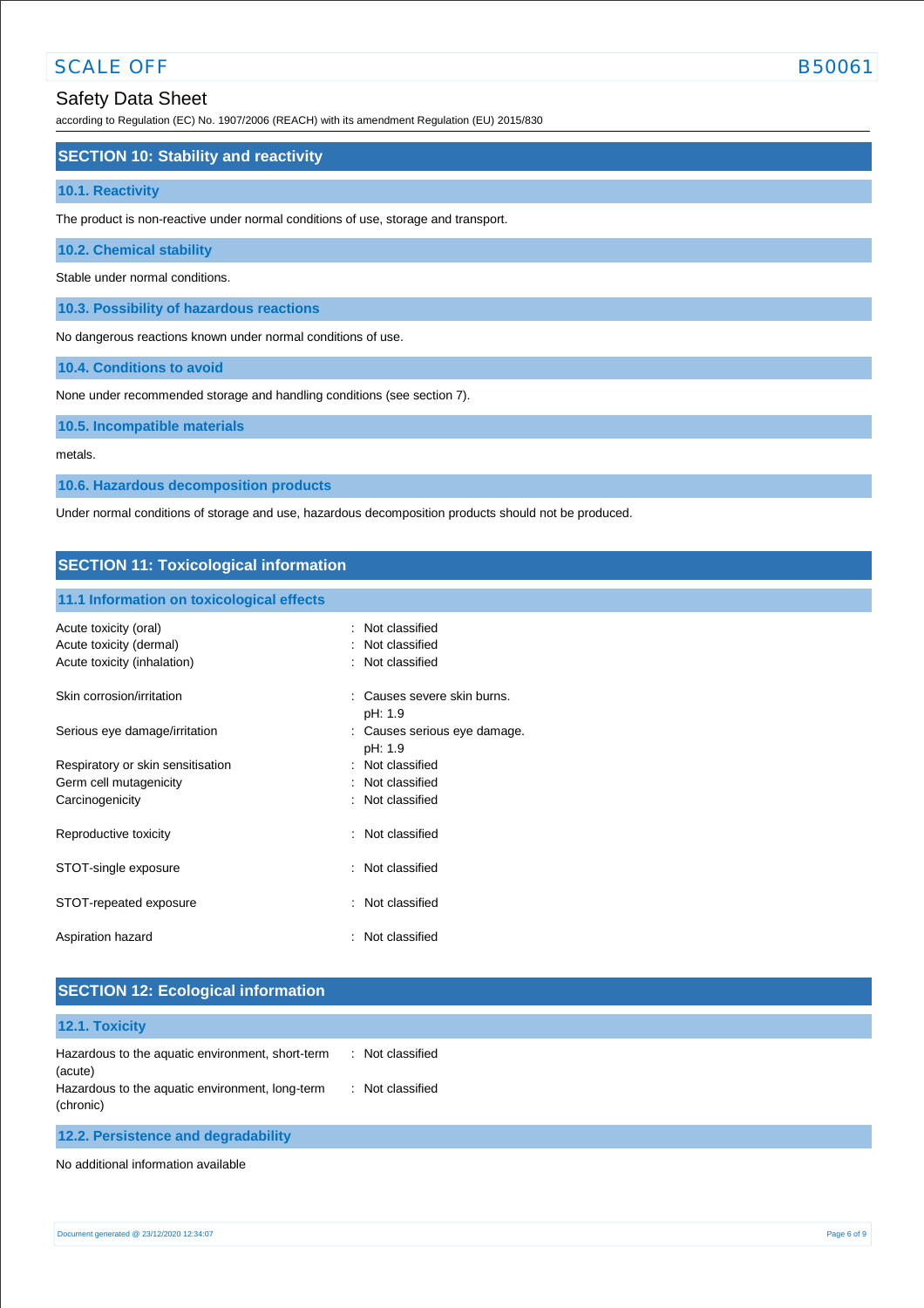according to Regulation (EC) No. 1907/2006 (REACH) with its amendment Regulation (EU) 2015/830

| 12.3. Bioaccumulative potential          |
|------------------------------------------|
| No additional information available      |
| 12.4. Mobility in soil                   |
| No additional information available      |
| 12.5. Results of PBT and vPvB assessment |
| No additional information available      |
| 12.6. Other adverse effects              |

No additional information available

**13.1. Waste treatment methods**

**SECTION 13: Disposal considerations**

| No additional information available      |                                        |  |
|------------------------------------------|----------------------------------------|--|
|                                          |                                        |  |
| <b>SECTION 14: Transport information</b> |                                        |  |
| In accordance with ADR / IMDG / IATA     |                                        |  |
|                                          |                                        |  |
|                                          |                                        |  |
|                                          |                                        |  |
| 14.1 UN number                           |                                        |  |
| UN-No. (ADR)                             | : UN 1805                              |  |
| UN-No. (IMDG)                            | : UN 1805                              |  |
| UN-No. (IATA)                            | : UN 1805                              |  |
|                                          |                                        |  |
| 14.2. UN proper shipping name            |                                        |  |
| <b>Proper Shinning Name (ADR)</b>        | PHOSPHORIC ACID SOLLITION<br>$\bullet$ |  |

| Proper Shipping Name (ADR)<br>Proper Shipping Name (IMDG) | : PHOSPHORIC ACID, SOLUTION<br>: PHOSPHORIC ACID SOLUTION |
|-----------------------------------------------------------|-----------------------------------------------------------|
| Proper Shipping Name (IATA)                               | : Phosphoric acid, solution                               |
| Transport document description (ADR)                      | : UN 1805 PHOSPHORIC ACID, SOLUTION, 8, III, (E)          |
| Transport document description (IMDG)                     | : UN 1805 PHOSPHORIC ACID SOLUTION, 8, III                |
| Transport document description (IATA)                     | : UN 1805 Phosphoric acid, solution, 8, III               |

# **14.3. Transport hazard class(es)**

#### **ADR**

Transport hazard class(es) (ADR) : 8 Danger labels (ADR) : 8



Transport hazard class(es) (IMDG) : 8 Danger labels (IMDG) : 8



: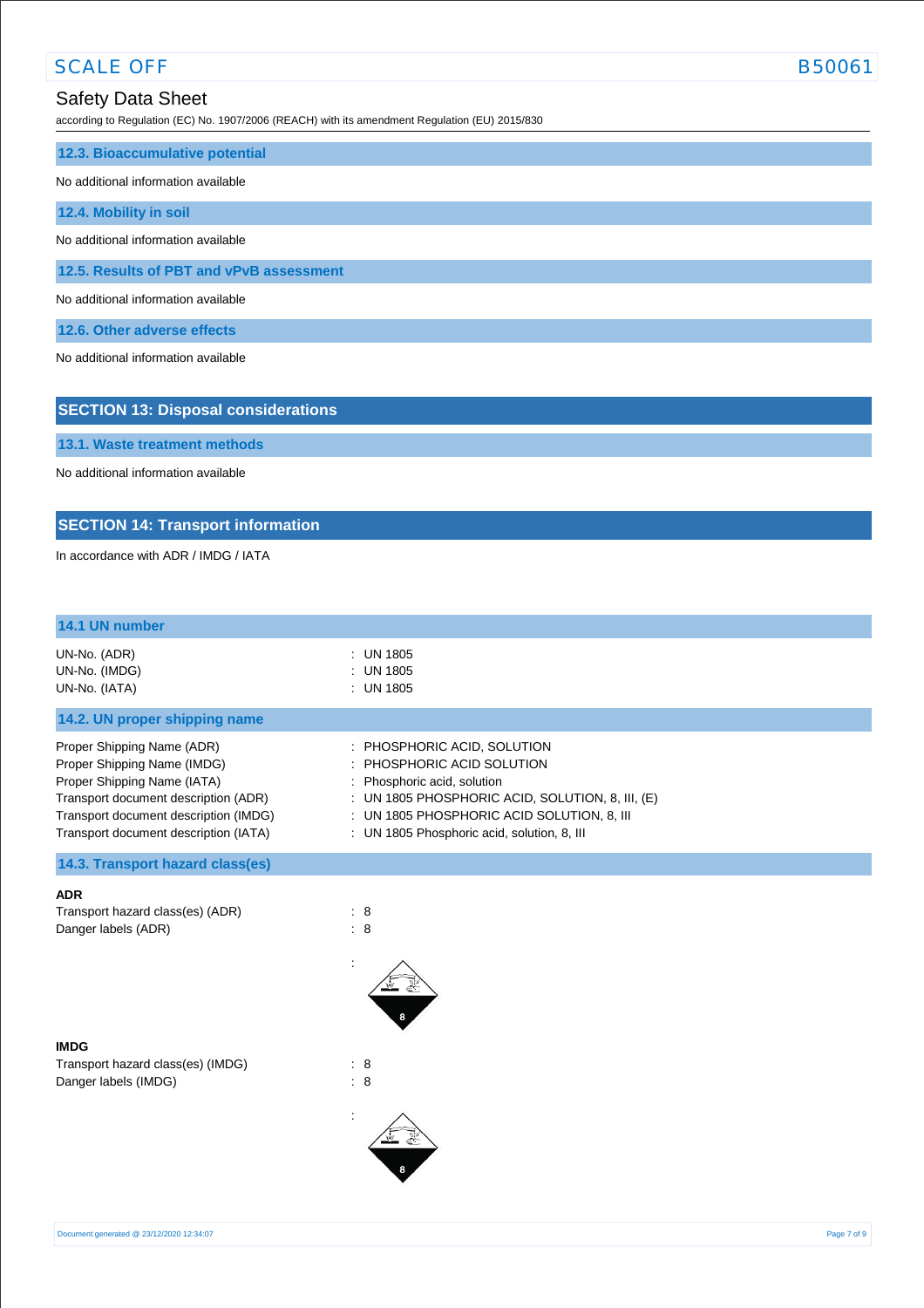# Safety Data Sheet

according to Regulation (EC) No. 1907/2006 (REACH) with its amendment Regulation (EU) 2015/830

Special provisions (IATA) : A3

| <b>IATA</b><br>Transport hazard class(es) (IATA)<br>Danger labels (IATA)                                                                                                                                                                                                                                                                                                                                                                                                            | $\therefore$ 8<br>$\colon 8$                                                                                                                          |
|-------------------------------------------------------------------------------------------------------------------------------------------------------------------------------------------------------------------------------------------------------------------------------------------------------------------------------------------------------------------------------------------------------------------------------------------------------------------------------------|-------------------------------------------------------------------------------------------------------------------------------------------------------|
| 14.4. Packing group                                                                                                                                                                                                                                                                                                                                                                                                                                                                 |                                                                                                                                                       |
| Packing group (ADR)<br>Packing group (IMDG)<br>Packing group (IATA)                                                                                                                                                                                                                                                                                                                                                                                                                 | $:$ $\mathbb{H}$<br>$\pm$ 111<br>$\pm$ 111                                                                                                            |
| <b>14.5. Environmental hazards</b>                                                                                                                                                                                                                                                                                                                                                                                                                                                  |                                                                                                                                                       |
| Dangerous for the environment<br>Marine pollutant<br>Other information                                                                                                                                                                                                                                                                                                                                                                                                              | : No<br>: No<br>: No supplementary information available                                                                                              |
| 14.6. Special precautions for user                                                                                                                                                                                                                                                                                                                                                                                                                                                  |                                                                                                                                                       |
| <b>Overland transport</b><br>Classification code (ADR)<br>Limited quantities (ADR)<br>Excepted quantities (ADR)<br>Packing instructions (ADR)<br>Mixed packing provisions (ADR)<br>Portable tank and bulk container instructions (ADR)<br>Portable tank and bulk container special provisions<br>(ADR)<br>Tank code (ADR)<br>Vehicle for tank carriage<br>Transport category (ADR)<br>Special provisions for carriage - Packages (ADR)<br>Hazard identification number (Kemler No.) | : C1<br>5 <sub>l</sub><br>÷.<br>$\therefore$ E1<br>: P001, IBC03, LP01, R001<br>: MP19<br>: T4<br>$:$ TP1<br>$:$ L4BN<br>: AT<br>: 3<br>: V12<br>: 80 |
| Orange plates                                                                                                                                                                                                                                                                                                                                                                                                                                                                       | 80<br>1805                                                                                                                                            |
| Tunnel restriction code (ADR)                                                                                                                                                                                                                                                                                                                                                                                                                                                       | : $\mathsf{E}% _{\mathsf{M}}^{\mathsf{H}}(\mathsf{M})$                                                                                                |
| EAC code<br><b>Transport by sea</b>                                                                                                                                                                                                                                                                                                                                                                                                                                                 | : 2R                                                                                                                                                  |
| Special provisions (IMDG)<br>Limited quantities (IMDG)<br>Excepted quantities (IMDG)                                                                                                                                                                                                                                                                                                                                                                                                | $\therefore$ 223<br>: 5L<br>: E1                                                                                                                      |
| Packing instructions (IMDG)<br>IBC packing instructions (IMDG)<br>Tank instructions (IMDG)<br>Tank special provisions (IMDG)<br>EmS-No. (Fire)<br>EmS-No. (Spillage)<br>Stowage category (IMDG)                                                                                                                                                                                                                                                                                     | : P001, LP01<br>: IBC03<br>: T4<br>$:$ TP1<br>$: F-A$<br>$: S-B$<br>$\therefore$ A                                                                    |
| Air transport<br>PCA Excepted quantities (IATA)<br>PCA Limited quantities (IATA)<br>PCA limited quantity max net quantity (IATA)<br>PCA packing instructions (IATA)<br>PCA max net quantity (IATA)<br>CAO packing instructions (IATA)<br>CAO max net quantity (IATA)                                                                                                                                                                                                                | $\therefore$ E1<br>: Y841<br>: 1L<br>: 852<br>: 5L<br>: 856<br>: 60L                                                                                  |